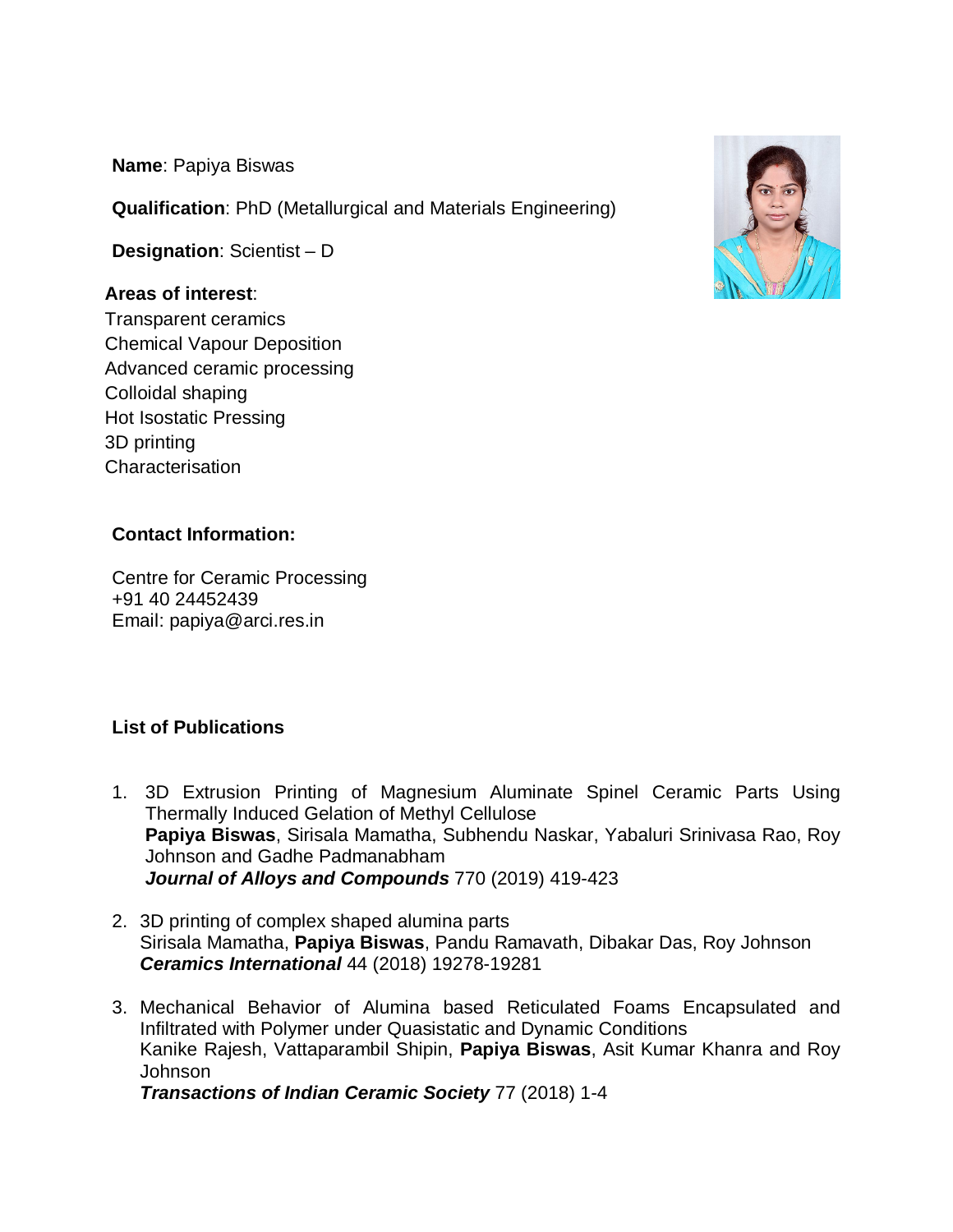- 4. Thermal degradation of ceramic slurry-coated polyurethane foam used in making reticulated porous SiC ceramics Atanu Dey, **Papiya Biswas**, Vignaswaran K. Veerapandiyan, Nijhuma Kayal, Roy Johnson, Omprakash Chakrabarti *Journal of Thermal Analysis and Calorimetry* 131 (2018) 2603-2610
- 5. Effect of Room and High Temperature Compaction on Optical and Mechanical Properties of HIPed Transparent Spinel Ceramics **Papiya Biswas**, Pandu Ramavath, Chandrashekhar Sadasiv Kumbhar, Dinesh S. Patil, Tapas Kumar Chongdar, Nitin Madhusudan Gokhale, Roy Johnson and Mantravadi Krishna Mohan *Advance Engineering Materials* 19 (2017) 1700111-1 – 1700111-7
- 6. Flash-sintering of Magnesium Aluminate Spinel (MgAl2O4) Ceramics Hidehiro Yoshida, **Papiya Biswas**, Roy Johnson *Journal of the American Ceramic Society* 100 (2017) 554-562
- 7. Comparative evaluation of electrical conductivity of hydroxyapatite ceramics densified through ramp and hold, spark plasma and post sinter Hot Isostatic Pressing routes M. Buchi Suresh, **P. Biswas**, V. Mahender, Roy Johnson *Materials Science and Engineering C* 70 (2017) 364–370
- 8. Development of Cordierite based Reticulated Foams with Improved Mechanical Properties for Porous Burner Applications **P. Biswas**, K. Varaprasad, P. Ramavath, M. Buchi Suresh, A. K. Khanra, R. Johnson

*Transactions of Indian Ceramic Society* 76 (2017) 56-61

- 9. Fabrication of MgAl<sub>2</sub>O<sub>4</sub> Spinel Scaffolds and Sonochemical Synthesis and Deposition of Hydroxyapatite Nanorods **Papiya Biswas**, Anu Sharma, Manu Krishnan, Roy Johnson, Mantravadi Krishna Mohan *Journal of the American Ceramic society* 99 (2016) 1544–1549
- 10.Fabrication of graphite contamination free polycrystalline transparent MgAl2O4 spinel by spark plasma sintering using platinum foil **Papiya Biswas**, Dibyendu Chakravarty, M. Buchi Suresh, Roy Johnson *Ceramics International* 42 (2016) 17920–17923
- 11.Quasi-static compression behavior of nickel oxide, nickel oxide: zirconia, nickel:zirconia and nickel foams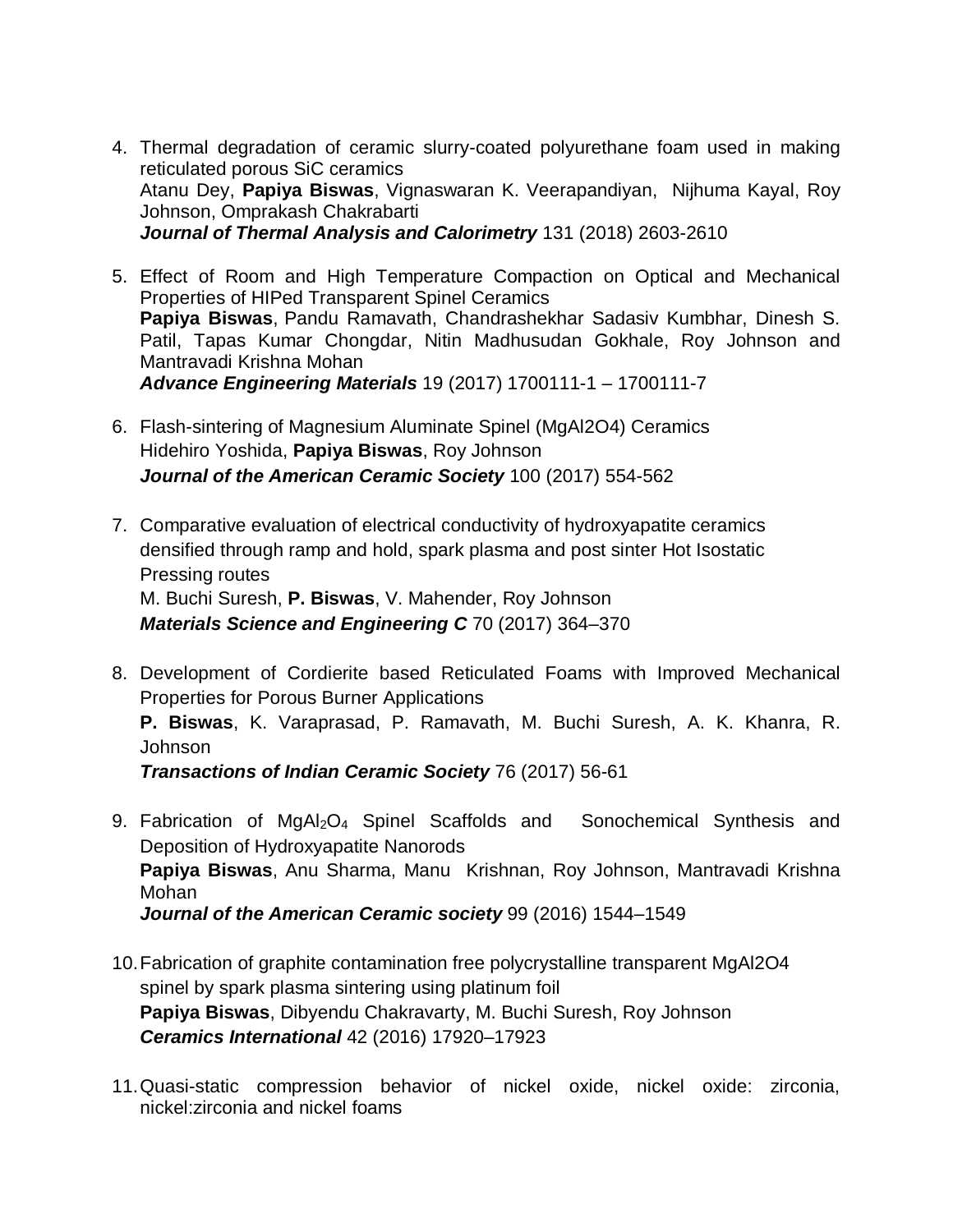**Papiya Biswas**, Pandu Ramavath, Chandhana Muraleedharan Nair, Madireddy Buchi Suresh, Nakula Ravi, Roy Johnson *Ceramics International* 42 (2016) 10572–10578

- 12.Prediction and validation of buckling stress (σcrt) of the ceramic honeycomb cell walls under quasi-static compression Pandu Ramavath, **Papiya Biswas**, Nakula Ravi and Roy Johnson *Cogent Engineering* 3 (2016) 1168068 1-7
- 13. Fabrication of IR Transparent Zinc Sulphide Plate by Chemical Vapor Deposition (CVD) **Papiya Biswas**, Pandu Ramavath, Roy Johnson, Kurisett Venkata Ravi *Indian Journal of Chemical Technology* 23 (2016) 400-404
- 14.Sonochemical Synthesis of Nano-Structured Hydroxyapatite with unique morphologies and Evaluation of Sintering Kinetics **Papiya Biswas**, Bandhakavi Lakshmi Sindhura, Chandhana Muraleedharan Nair, Pandu Ramavath, Madireddy Buchi Suresh and Roy Johnson *Journal of Advances in Chemistry* 11 (2015) 3789-3797
- 15.Processing of Alumina Honeycomb Catalyst Substrates and Studies on Methyl Cellulose Binder Burn Out Kinetics **Papiya Biswas**, Y.S. Rao and Roy Johnson *Journal of Advanced Catalysis Science and Technology* 2 **(**2015) 38-43
- 16.Binder burnout and sintering kinetic study of alumina ceramics shaped using methylcellulose K. Rajeswari, S. Chaitanya, **P. Biswas**, M. Buchi Suresh, Y.S. Rao and Roy Johnson *Journal of Ceramic Processing Research* 16 (2015) 24-31
- 17.Compaction Curves: A Tool for Qualitative Evaluation of Quasi-static Compaction Behavior of Ceramic Powders Pandu Ramavath, **Papiya Biswas**, P. Suresh Babu, P. Laxminarayana and Roy Johnson *The Australian Ceramic Society* 51 (2015) 130-136
- 18.Transparent Magnesium Aluminate Spinel: A Prospective Biomaterial for Esthetic Orthodontic Brackets Manu Krishnan, Brijesh,Vimal Arora, **Papiya Biswas**, K Rajeswai, M B Suresh, Roy Johnson

*Journal of Materials Science: Materials in Medicine* 25 (2014) 2591-2599

19.Optical and mechanical properties of compaction and slip cast processed transparent polycrystalline spinel ceramics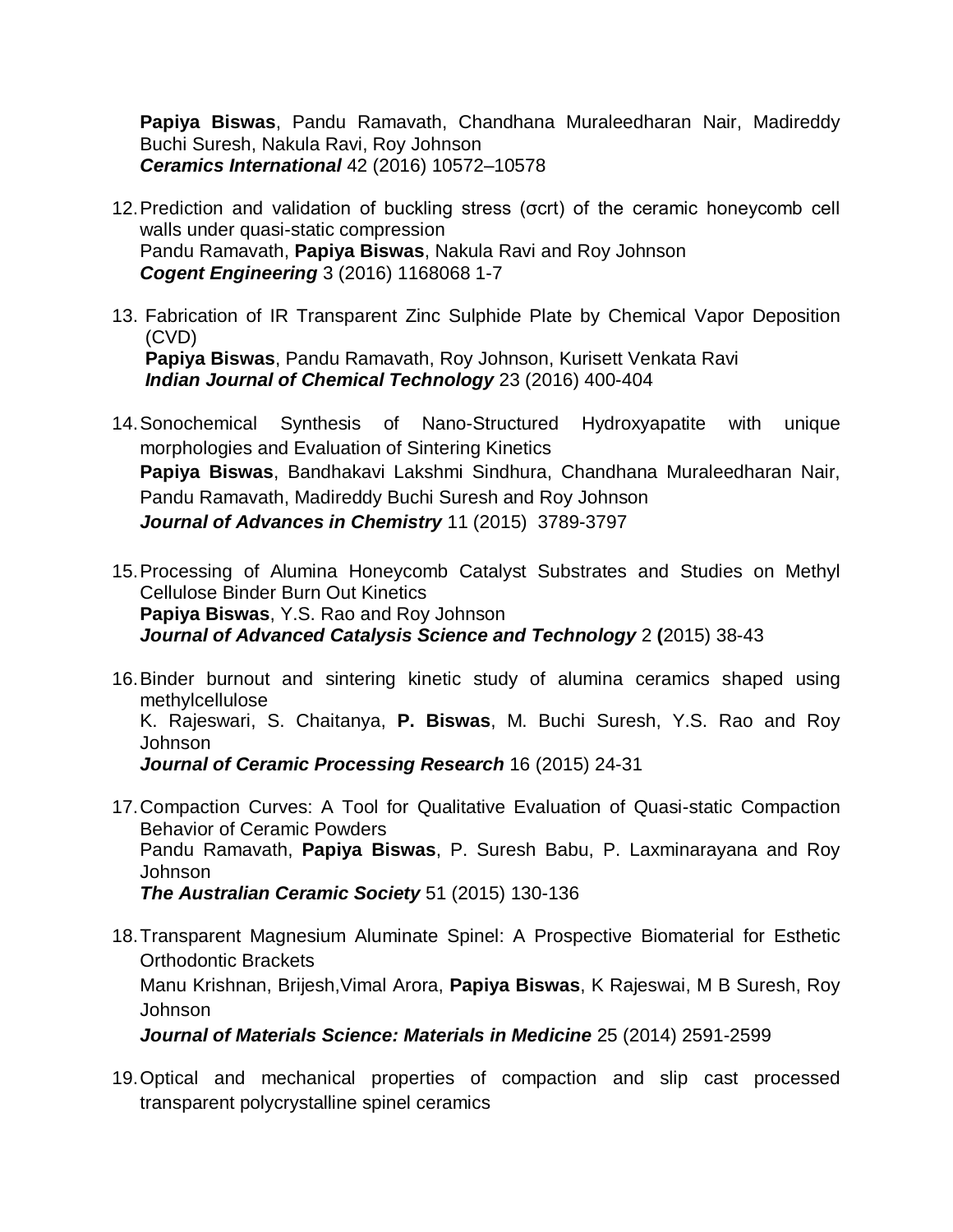Pandu Ramavath, **Papiya Biswas**, Kotikalapudi Rajeswari, Madireddy Buchi Suresh, Roy Johnson, Gadhe Padmanabham, Chandrashekhar Sadasiv Kumbhar, Tapas Kumar Chongdar, Nitin Madhusudan Gokhale *Ceramics International* 40 (2014) 5575–5581

- 20.Colloidal Shaping of 8 mol% Yttria Stabilized Zirconia Electrolyte Honeycomb Structures by Microwave Assisted Thermal Gelation of Methyl Cellulose K. Rajeswari, **P. Biswas**, M. B. Suresh, D. Das, U. S. Hareesh and R. Johnson *International Journal of Applied Ceramic Technology* 11 (2014) 154-163
- 21. Hot isostatic pressing of ZnS powder and CVD zinc sulphide ceramics and comparative evaluation of physico-chemical, microstructural and transmission properties

P. Ramavath, **P. Biswas**, R. Johnson, G. J. Reddy, P. Laxminarayana *Transactions of Indian Ceramic Society* 73 (2014) 299-302

22.Effect of Surface Passivation in Spinel Slurry towards Hydrolysis: Neutron Scattering and Rheological Studies K. Rajeswari, **Papiya Biswas**, Roy Johnson, S. Prabhudesai, V.K. Sharma, S. Mitra and R. Mukhopadhayay

*Journal of Dispersion Science and Technology* 35 (2014) 1442-1448

- 23.Fabrication of Transparent Spinel Honeycomb Structures by Methyl Cellulose based Thermal Gelation Processing **P. Biswas**, K. Rajeswari, P. Ramavath, Roy Johnson, H. S. Maiti *Journal of The American Ceramic Society* 96 (2013) 3042–3045
- 24.Extrusion processing of Dense MgAl2O4 Spinel Honeycombs with Low Relative **Density P. Biswas**, K. Rajeswari, V. Mahendar and Roy Johnson

*Ceramics International* 39 (2013) 9819–9821

- 25.Transparent Sub-micrometer Alumina from Lanthanum Oxide Doped Common Grade Alumina Powder **Papiya Biswas**, Madugula Kiran Kumar, Kotikalapudi Rajeswari, Roy Johnson and Unnikrishnan Nair Saraswathy Hareesh. *Ceramics International* 39 (2013) 9415–9419
- 26.Thermally Induced Gelation of Alumina Shaping- Neutron Scattering and Rheological Measurements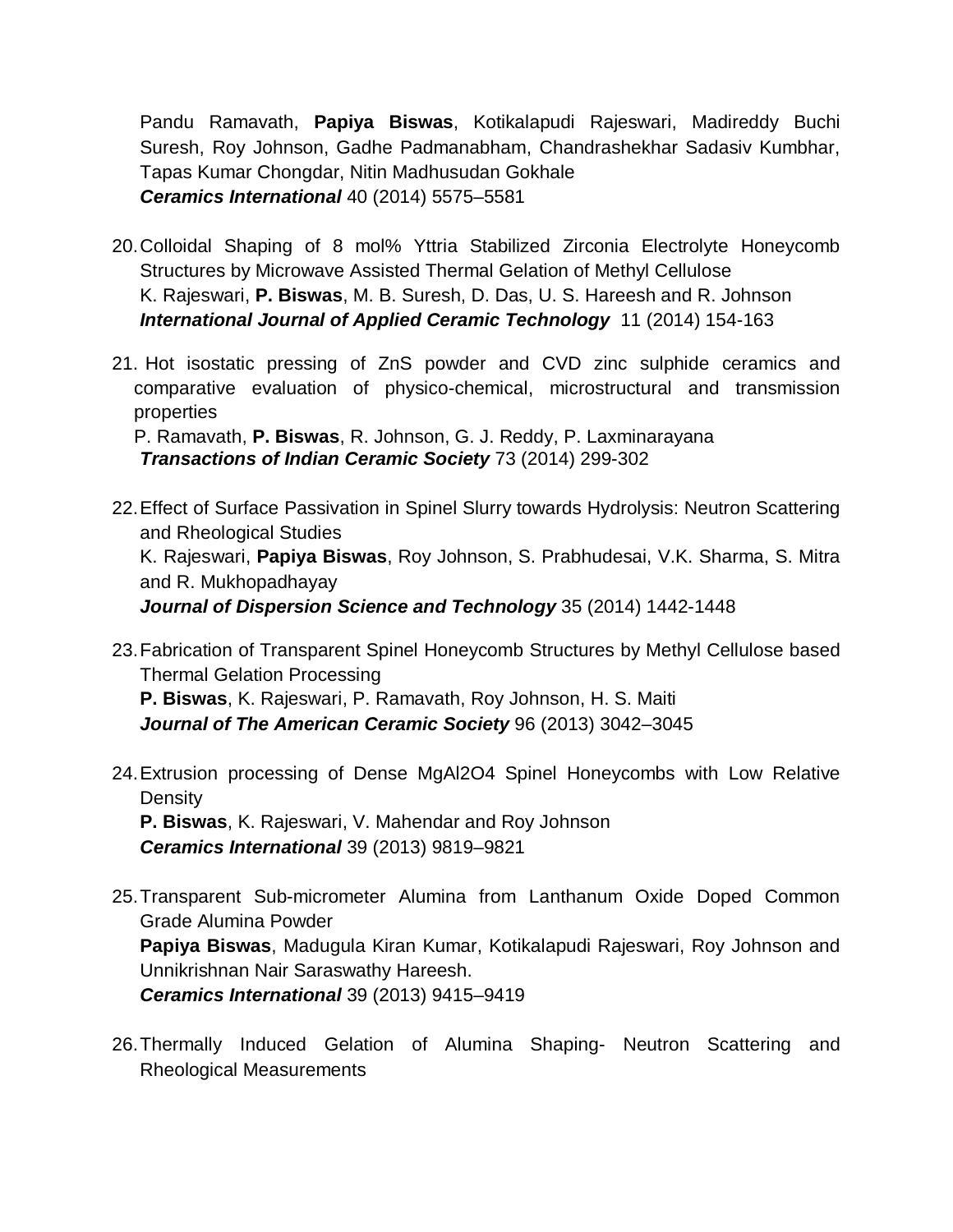**Papiya Biswas**, K. Rajeswari, S. Chaitanya, Roy Johnson, S.A. Prabhudesai, V.K. Sharma, S. Mitra and R. Mukhopadhayay *Open Journal of Inorganic Chemistry* 3 (2013) 48-54

27.Experimental Investigation on Flowability and compaction behavior of Spray granulated submicron Alumina Granules Abhisek Choudhary, Pandu Ramavath, **Papiya Biswas**, Nukula Ravi and Roy Johnson

*ISRN Ceramics* 2013 (2013) 1-6

28.Diametral Deformation Behaviour and Machinability of Methyl Cellulose Thermal Gel cast

Processed Alumina Ceramics **P. Biswas**, M. Swathi, P. Ramavath, K. Rajeswari, M. Buchi Suresh, Roy Johnson *Ceramic International*, 38 (2012) 6115-6121

- 29.Mechanical Properties of Transparent Polycrystalline Alumina Ceramics Processed Using an Environmentally Benign Thermal Gel Casting Process G. Sundararajan, **P. Biswas** and N. Eswara Prasad *Experimental Mechanics*, 53 (2012) 123-129
- 30.Transparent Polycrystalline Ceramics: An Overview R. Johnson, **P. Biswas**, P. Ramavath, R.S. Kumar and G. Padmanabham *Transaction of Indian Ceramic Society*, 71 [2] (2012) 73-85
- 31.Low Temperature In-situ Reaction Sintering of Zircon: Alumina Composites Trough Spark Plasma Sintering M. C. Anjali, **P. Biswas**, D. Chakravarty, U. S. Hareesh, Y.S. Rao and R. Johnson *Science of Sintering*, 44 (2012) 323-330
- 32.Colloidal Shaping of Alumina Ceramics by Thermally Induced Gelation of Methylcellulose Unnikrishnan Nair Saraswathy Hareesh, Rakesh Anantharaju, **Papiya Biswas**, Kotikalapudi Rajeswari, Roy Johnson *Journal of American Ceramic Society* 94 [3] (2011) 749–753
- 33.Effect of Sphalerite to Wurtzite Crystallographic Transformation on Microstructure, Optical and Mechanical Properties of Zinc Sulphide Ceramics P. Ramavath, **P. Biswas**, R. Senthil Kumar, V. Mahendar, G. V. N. Rao, U. S. Hareesh and R. Johnson *Ceramic International*, 37 (2011) 1039-1046
- 34.Effect of post CVD thermal treatments on crystallographic orientation, microstructure, mechanical and transmission Properties of ZnS Ceramics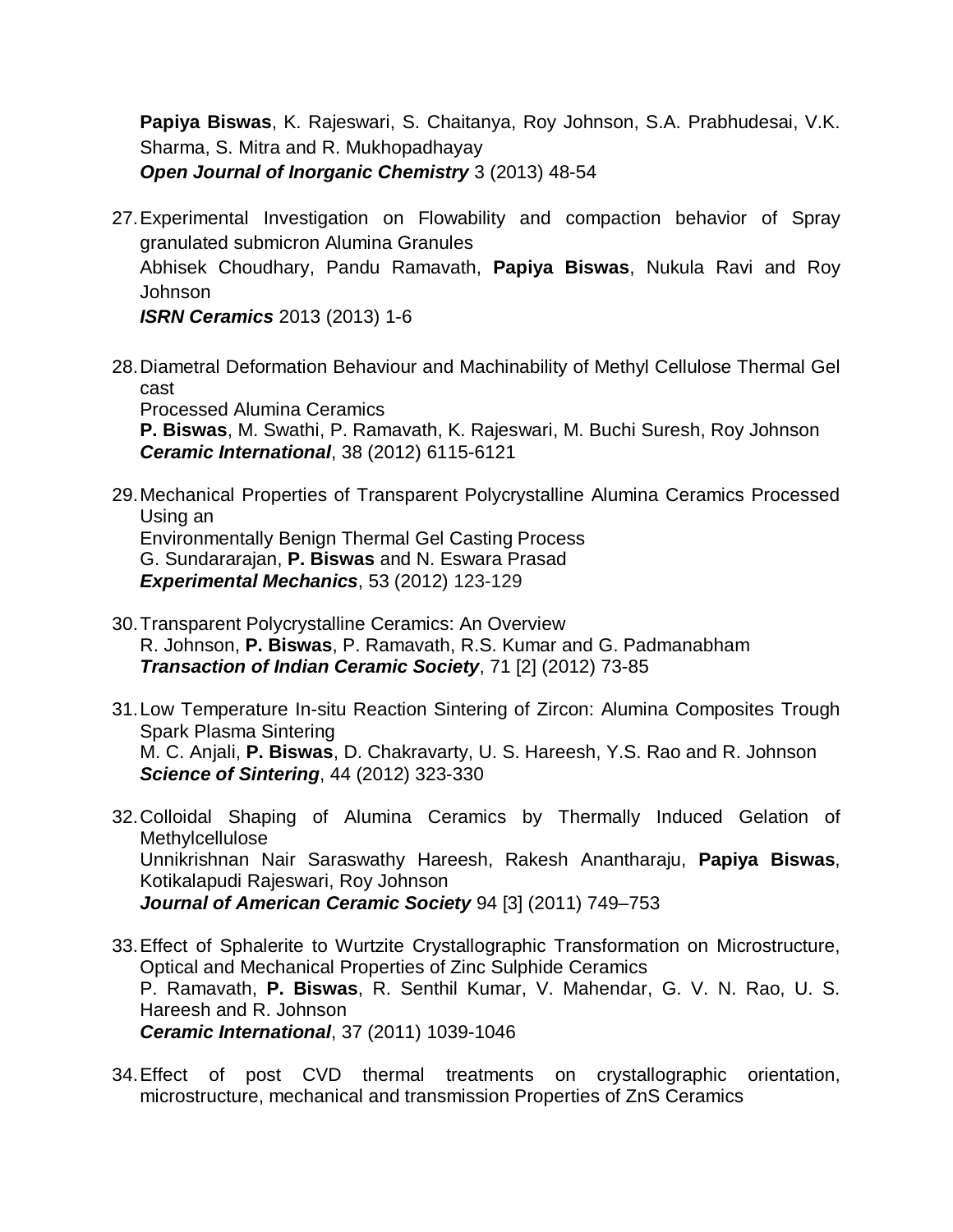**P. Biswas**, R. Senthil Kumar, P. Ramavath, V. Mahendar, G. V. N. Rao, U. S. Hareesh and R. Johnson *Journal of Alloys Compounds*, 496 (2010) 273-277

35.Effect of Bauxite Addition on Densification and Mullitization Behaviour of West Bengal Clay N S Raut, **P Biswas**, T K Bhattacharya and K Das *Bulletin of Material Science*, 31 [7] (2008) 995–999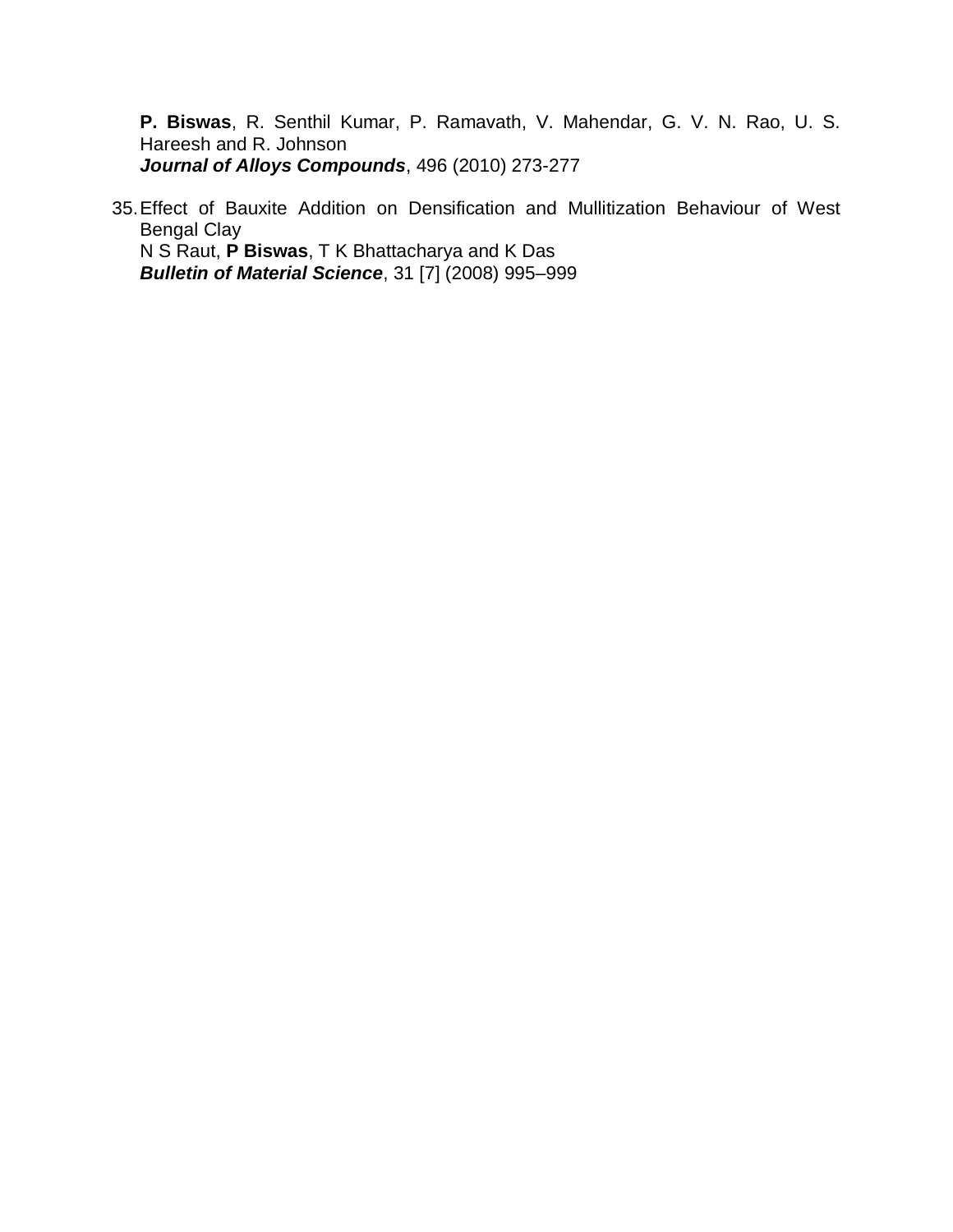#### **List of Patents**

- 1. Process of preparation of zinc sulphide free standing article by chemical vapour deposition. R. Senthil Kumar, P. Ramavath, **P. Biswas**, U. S. Hareesh and R. Johnson Indian patent (Granted) (Patent document no. 276019)
- 2. A novel process for producing IR transparent polycrystalline alumina articles and the articles so produced. **P. Biswas**, K. Rajeswari, V. Mahender, P. Ramavath, A. Rajashekhar Reddy, R. Johnson, U. S. Hareesh Application No.: 365/DEL/2012, Filing date: 08-02-2012

# **List of Book Chapters**

- 1. Processing of Infrared Transparent Magnesium Aluminate Spinel: An Overview, **Papiya Biswas**, Roy Johnson, Yashwant Ramachandran Mahajan, Gadhe Padmanabham, Handbook of advanced ceramics and composites, Ed. Dr. Y R Mahajan and Dr. Roy Johnson, Springer International Publishing, 978-3-030-16346-4 (In press)
- 2. Zinc Sulphide Ceramics for Infrared Optics, Roy Johnson, **Papiya Biswas**, Pandu Ramavath and Yashwant R. Mahajan, Handbook of advanced ceramics and composites, Ed. Dr. Y R Mahajan and Dr. Roy Johnson, Springer International Publishing, 978-3-030-16346-4 (In press)

# **List of Award & Honors**

- 1. Dr. R. L. Thakur Memorial Award -2016 for young scientist for contribution in the field of advanced ceramic science and technology
- 2. IRMA Award from Indian Refractory Makers Association for proficiency in studies in ceramic sciences for the year of 2005-2006
- 3. 2<sup>nd</sup> best award for oral presentation in the Platinum Jubilee Annual Session of the Indian Ceramic Society in 2011